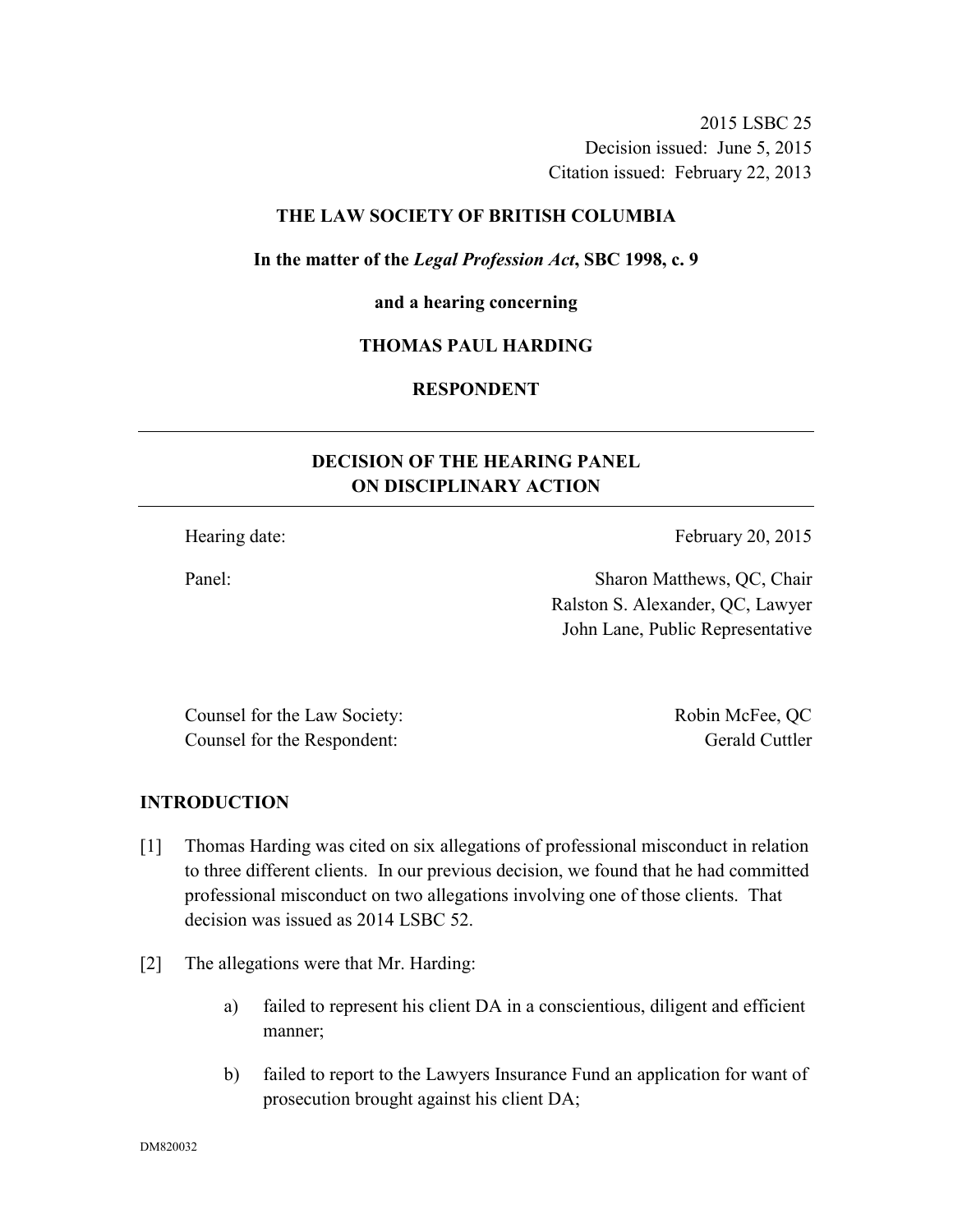- c) failed to advise his client DA, whose case was the subject of an application to dismiss for want of prosecution, to seek independent legal advice;
- d) failed to report claims for special costs against him and his clients PJ and ZS to the Lawyers Insurance Fund; and
- e) settled a lawsuit on behalf of his client ZS in circumstances where both he and ZS were provided with releases of claims for special costs as part of the settlement.
- [3] Two allegations pertaining to Mr. Harding's client DA related to his delay in materially advancing her case for over four and one half years, after which an application for want of prosecution was brought (which did not succeed). We held that professional misconduct had been established with regard to the allegation that Mr. Harding failed to represent his client DA in a conscientious, diligent and efficient manner. We also found professional misconduct on the allegation that he failed to recommend independent legal advice to DA. We dismissed a third allegation of professional misconduct pertaining to the failure to report the application to dismiss for want of prosecution on DA's claim to the Lawyer's Insurance Fund.
- [4] The other three allegations related to two clients of Mr. Harding in whose cases ICBC brought omnibus document production motions. Mr. Harding, on behalf of those clients, responded with motions against the defendants, defence counsel and ICBC employees for breach of the implied undertaking in litigation. The defendant respondents on the motions advised that they would be seeking special costs against Mr. Harding's clients and Mr. Harding personally. We dismissed two allegations of professional misconduct for failing to report the claims for special costs to the Lawyers Insurance Fund. We dismissed the allegation of professional misconduct in acting in a conflict of interest in relation to ZS by settling her case on terms that included release of all costs when the special costs claim against Mr. Harding personally was outstanding.
- [5] On February 20, 2015 the Panel reconvened to hear submissions on disciplinary action and costs. The Law Society seeks a fine of \$10,000 to \$12,000 and costs of the disciplinary action phase of the hearing, which it estimates to be \$4,361. Mr. Harding submits that a reprimand or a fine of \$2,000 is appropriate and costs should be apportioned so that he is awarded net costs of 20 to 33 per cent of the total costs of the citation. We reserved. These are our decision and reasons.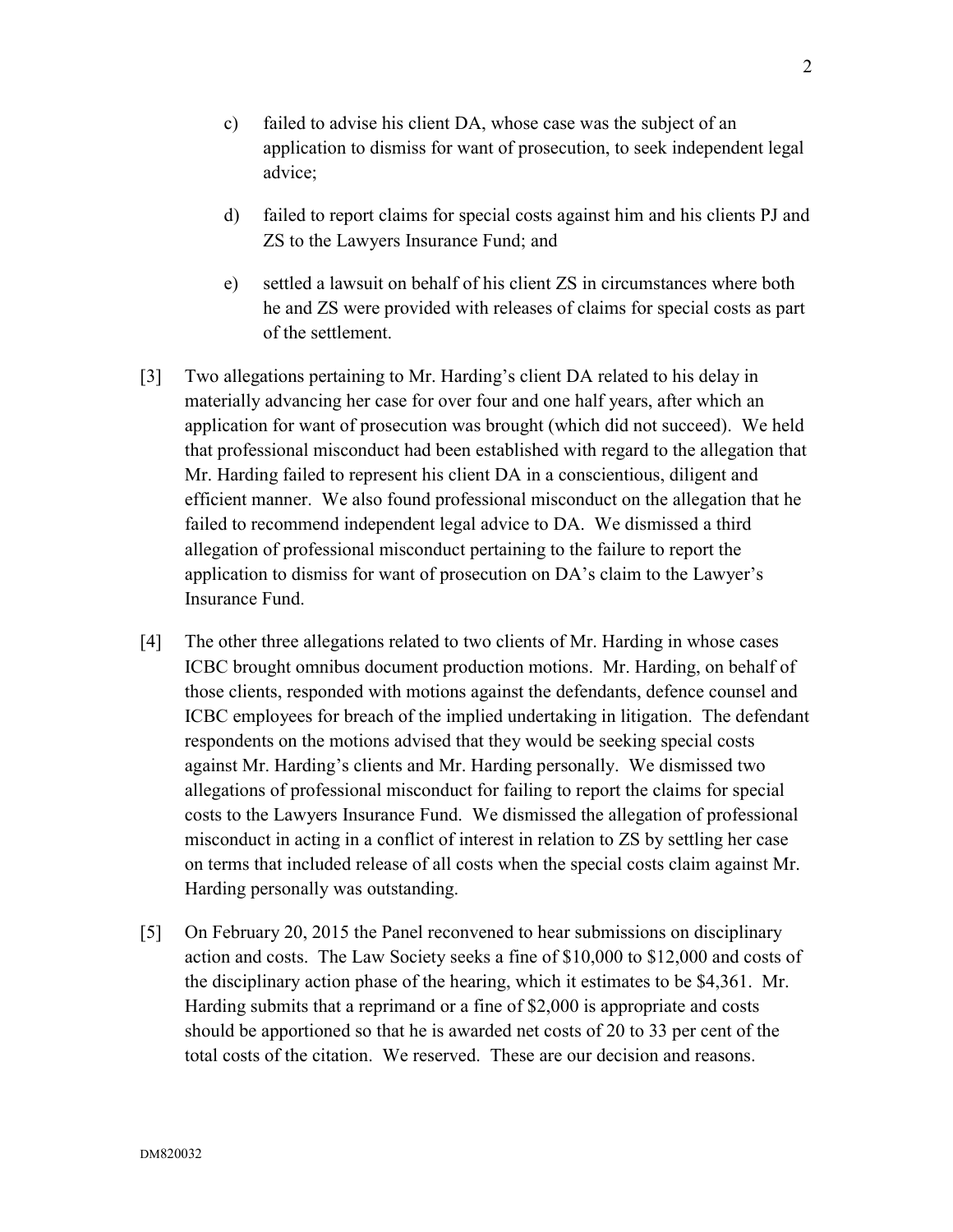#### **THE ISSUES**

- [6] What is the appropriate discipline for Mr. Harding's failure to represent his client DA in a conscientious, diligent and efficient manner and for failing to refer her for independent legal advice?
- [7] What is the appropriate order of costs given the result divided as described above?

### **FACTS**

#### **Practice background**

- [8] Mr. Harding was called and admitted as a member of the Law Society of British Columbia on August 31, 1990.
- [9] Since his call, Mr. Harding has practised primarily in the areas of personal injury and family law. Since 1999 he has practised under the name Trial Lawyers Advocacy Group.

#### **Client DA**

- [10] Mr. Harding was retained on DA's matter in late 2006 or early 2007. At that time, the matter was scheduled to proceed to trial within a month or two months.
- [11] With the exception of one update meeting with the client, Mr. Harding took no steps on the matter for 49 months. The single meeting with the client yielded notes of one half of a page, but no plan and no action to move the case forward.
- [12] When Mr. Harding took the step of filing a notice of intention to proceed after 49 months, the defendant brought an application to strike the claim for want of prosecution. Mr. Harding filed evidence on the application that the delay was his fault, and not as a result of the instructions of his client, who had always instructed him to press forward with the matter. He cited the pressures of his workload and seemingly constant occurrence of pressing and urgent matters. At the hearing of the facts and determination in this matter, there were agreed facts that the delay was due to Mr. Harding losing track of the file due to a failure in his bring forward system.
- [13] There was no *mala fides* or improper motives on Mr. Harding's part. But we found that it could not be characterized completely as inadvertence or oversight due to a failed bring forward system, especially given the meeting 18 months after he was retained, following which there was still no action to move the case forward. We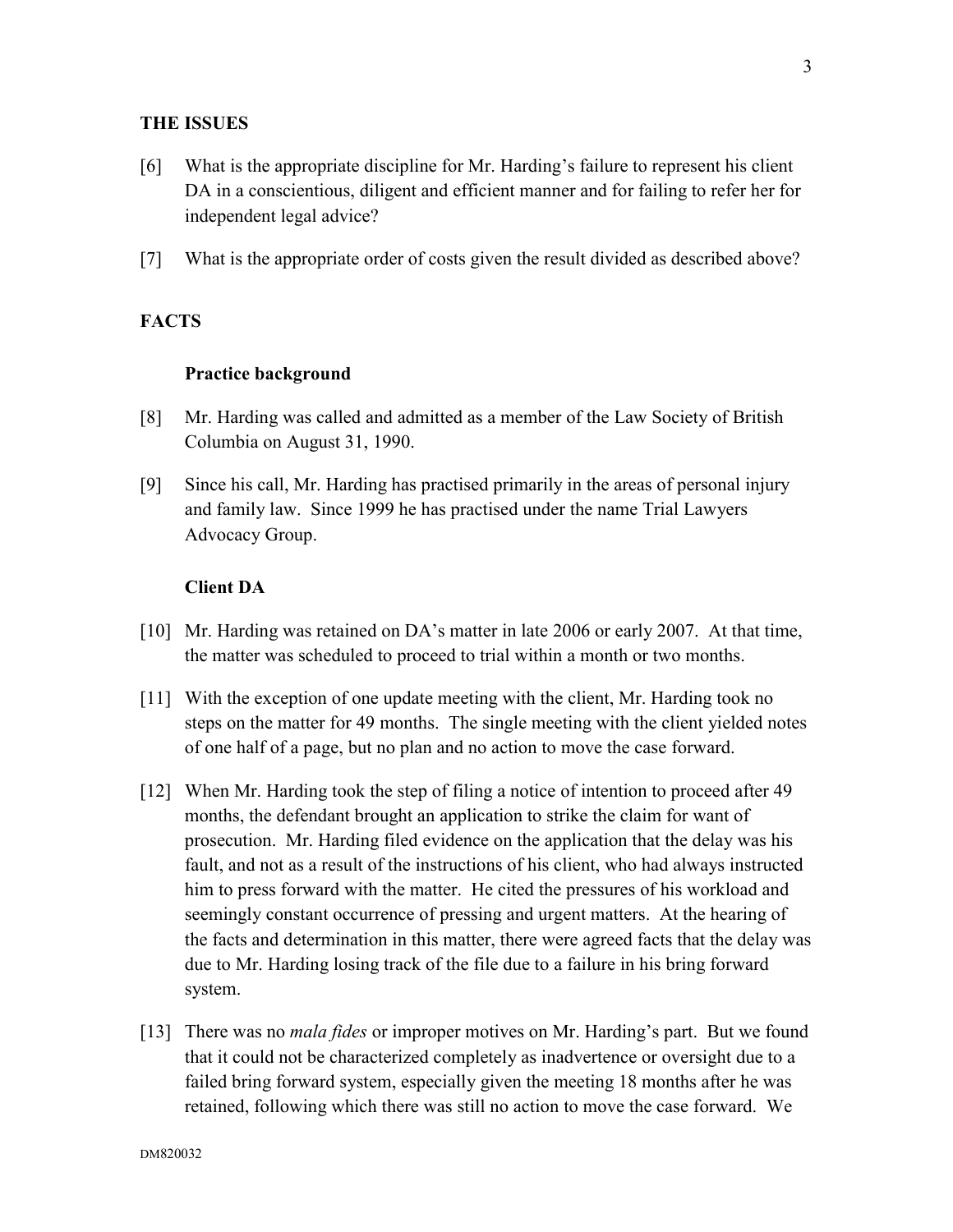found that at least part of the explanation is that he was too busy to get to DA's case, in circumstances where he had been retained on a case that was about to go to trial and he did nothing in four years to conclude it.

- [14] We agreed with the characterization made by Mr. Justice Blair on the want of prosecution application (which did not succeed) that the delay was inordinate and inexcusable. We held that a mitigating factor was that there is no evidence of any dishonesty about activity on the file. Overall, we held that the conduct was grave and prolonged. We held that there was harm to Mr. Harding's client by virtue of the delay and that her interests were imperiled when the want of prosecution application was brought. We accepted the evidence that the ultimate harm was avoided by Mr. Harding's successful defence of that application. We noted that there is a public interest in the administration of justice that suffers when prolonged and avoidable delays occur. We held that Mr. Harding's conduct in not moving the case forward for 49 months in the circumstances was a marked departure from the conduct expected of a lawyer and amounted to professional misconduct.
- [15] Mr. Harding did not notify the Lawyers Insurance Fund ("LIF") about the want of prosecution application. We concluded that, while we are of the view that Mr. Harding should have reported the want of prosecution application to LIF, Mr. Harding's conduct was not a marked departure from that expected.
- [16] Mr. Harding did not recommend to DA that she obtain independent legal advice with regard to the want of prosecution application.
- [17] We concluded that, during the timeframe starting when the want of prosecution application was launched up to the time it was dismissed, DA's interests were in peril due to the conduct of Mr. Harding. He should have referred her for independent legal advice, and his failure to do so was a marked departure from the conduct expected of a lawyer. Professional misconduct was made out on that allegation of the citation.
- [18] There has been no complaint from Mr. Harding's client, and he continues to represent her in what appears to be a difficult case. That representation is provided pro bono.

#### **Clients PJ and ZS**

[19] Although the allegations pertaining to PJ and ZS were dismissed, they are relevant to the matter of costs so we will set out the pertinent facts.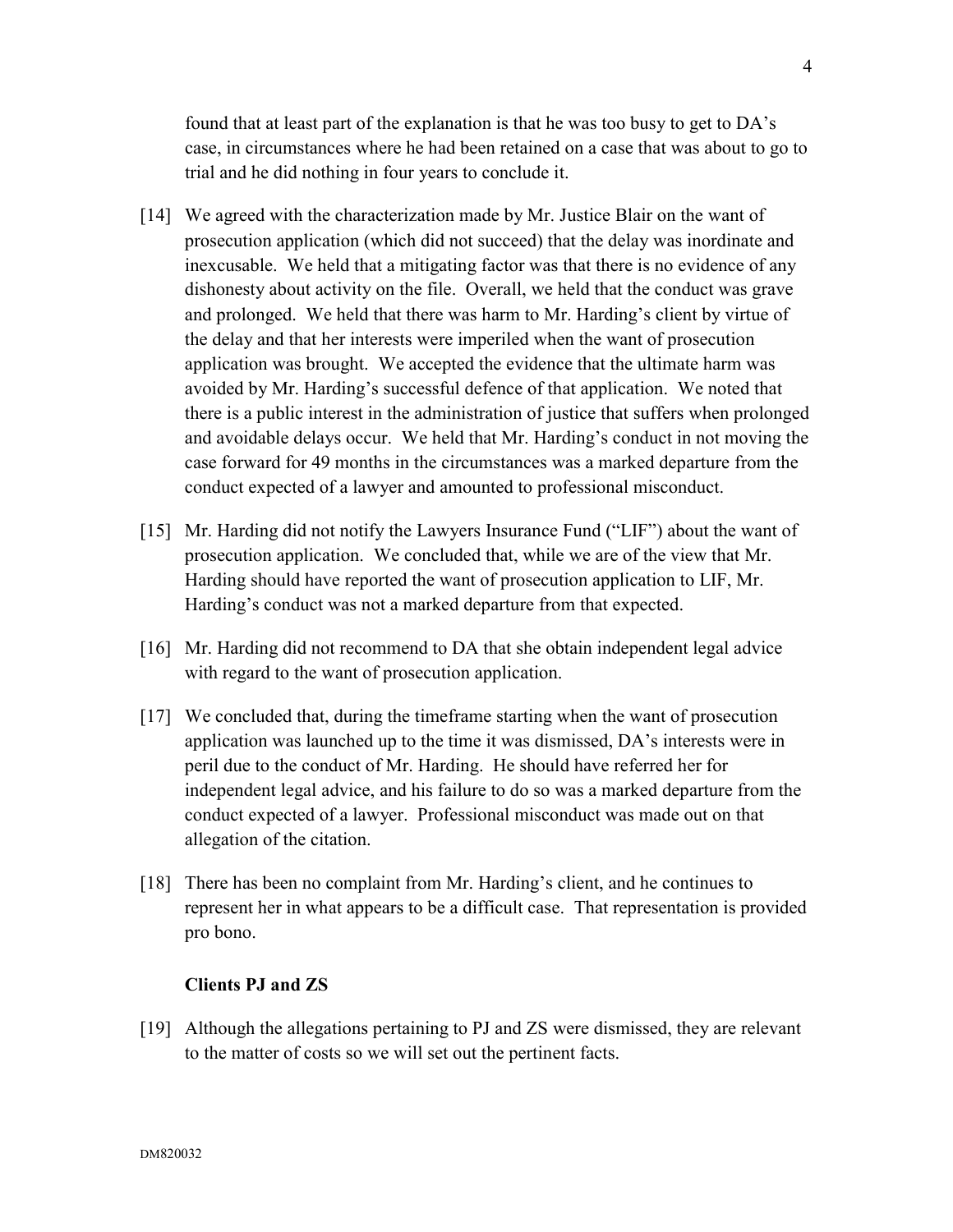- [20] Mr. Harding was counsel for PJ and ZS in two separate Supreme Court of British Columbia actions in which PJ in one and ZS in the other brought proceedings for damages and losses allegedly caused by motor vehicle accidents.
- [21] The defendants in both actions brought applications for orders that various nonparties produce various documents and information about PJ and ZS. These applications were supported by affidavits that either synopsized or exhibited information obtained by the defendants through the discovery process.
- [22] On instructions, Mr. Harding prepared notices of motion on behalf of PJ and ZS seeking the dismissal of the production applications and a finding that the defendants, their lawyers, the affiants, the commissioners who took the affiants' oaths, the ICBC adjusters, and the CEO of ICBC were in contempt of court for breaching the "implied undertaking" of confidentiality by releasing documents obtained through discovery without consent and without a court order.
- [23] The defendants advised Mr. Harding that in the event they were successful in having the contempt application dismissed, they would be seeking special costs against Mr. Harding and/or ZS and Mr. Harding and/or PJ.
- [24] Mr. Harding arranged for independent legal advice and representation on the special costs issue, which he paid for.
- [25] Mr. Harding did not report the claims for special costs to LIF.
- [26] The contempt applications were not successful. While the special costs issue remained outstanding, Mr. Harding settled ZS's claim, on instructions. The terms of the settlement included abandonment of the claims for special costs against both Mr. Harding and ZS. This settlement term was the basis for the allegation in the citation that Mr. Harding acted in a conflict of interest.
- [27] The BC Lawyers' Compulsory Professional Liability Insurance Policy states that the insurer does not provide coverage for special costs sought or awarded personally against a lawyer/insured. Although not specifically stated in the Policy, LIF provides coverage for claims brought by a client against his or her solicitor arising out of an alleged error that exposes the client to a claim for special costs.
- [28] In light of the evidence on the terms of the Policy, we held that Mr. Harding could not have an obligation to report, let alone commit professional misconduct by failing to report. We dismissed the two allegations pertaining to failure to report to LIF on the ZS and PJ matters.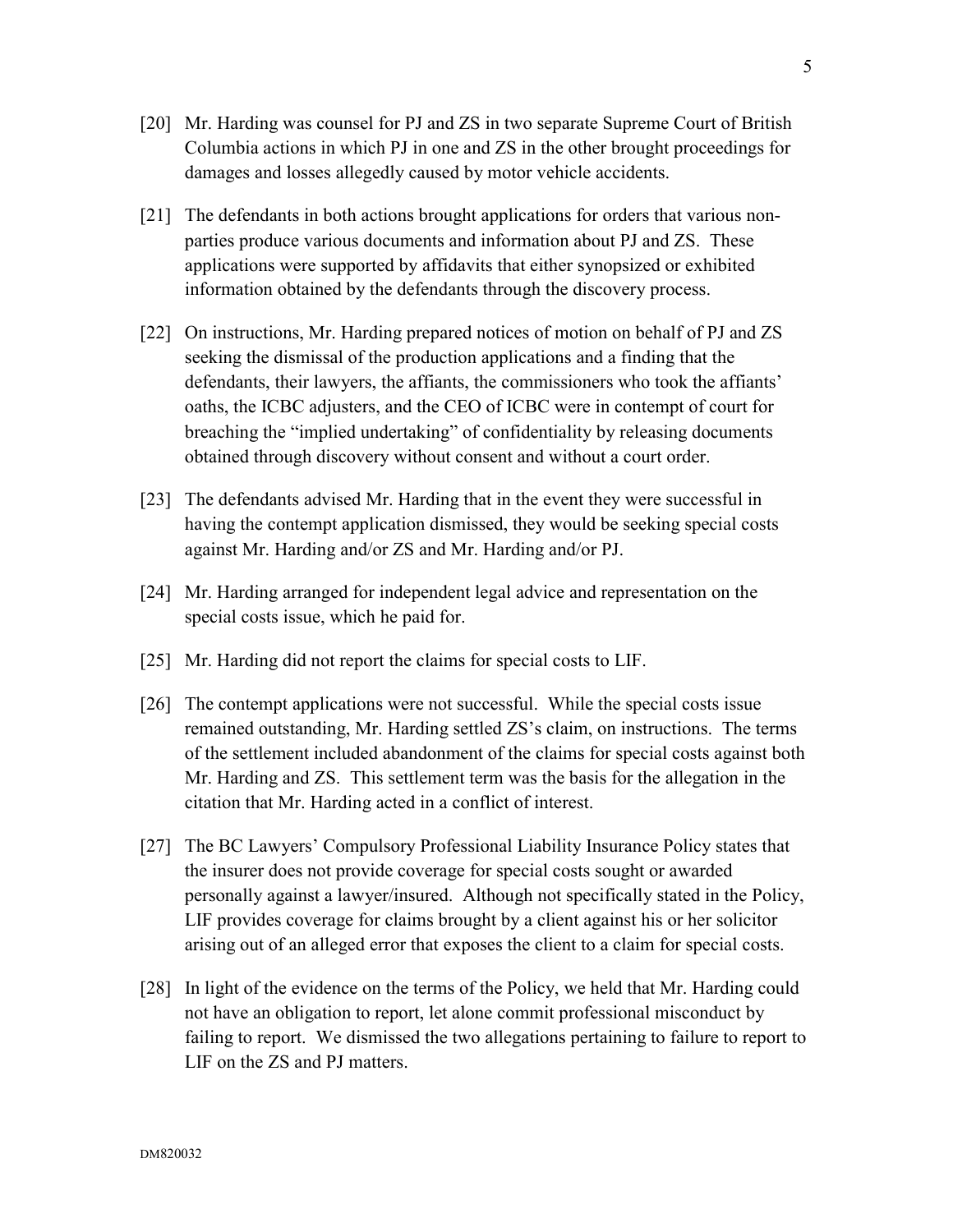- [29] With regard to the allegation of professional misconduct based on conflict of interest, we held that the claim for special costs did create circumstances where Mr. Harding had a financial interest in the outcome, but we found there was no conflict in these circumstances.
- [30] We also held that, had these facts amounted to a conflict, it still would not have been professional misconduct because it was not a marked departure from the conduct expected of lawyers. We noted several mitigating factors, including that the conduct was not grave, it was a challenging situation for any lawyer, and no harm was done. We dismissed the allegation pertaining to acting in a conflict of interest.

### **Mr. Harding's Professional Conduct Record**

[31] Mr. Harding has a professional conduct record consisting of two conduct reviews and two citations resulting in findings of professional misconduct.

### **Citation issued November 20, 2002**

[32] Mr. Harding's client was suing his former lawyer whom Mr. Harding examined for discovery. Mr. Harding told an associate of the former lawyer that, at the examination for discovery, the former lawyer admitted enough to justify disbarment and that Mr. Harding was going to have the former lawyer disbarred. Mr. Harding subsequently apologized to the former lawyer and tendered a conditional admission of discipline violation and consent to a specified discipline action. This conditional admission was accepted by a hearing panel which imposed the specified discipline action in the form of a \$1,000 fine and costs in the amount of \$3,500: [2003] LSBC 20, [2003] LSDD No. 8.

### **June 29, 2004 Conduct Review before a single Bencher**

[33] In the course of a medical malpractice trial and a subsequent costs application, Mr. Harding made unfounded allegations and criticisms of the conduct of the opposing counsel. Mr. Harding admitted that he was "injudicious in the wording of his responses and in his rebuttal and would avoid such conduct in the future." The Conduct Review Subcommittee was of the view that matters of this nature were unlikely to rise again and recommended no further action.

#### **November 18, 2005 Conduct Review**

[34] Mr. Harding admitted that he made injudicious comments about opposing counsel in a motor vehicle proceeding and acknowledged that he understood that sometimes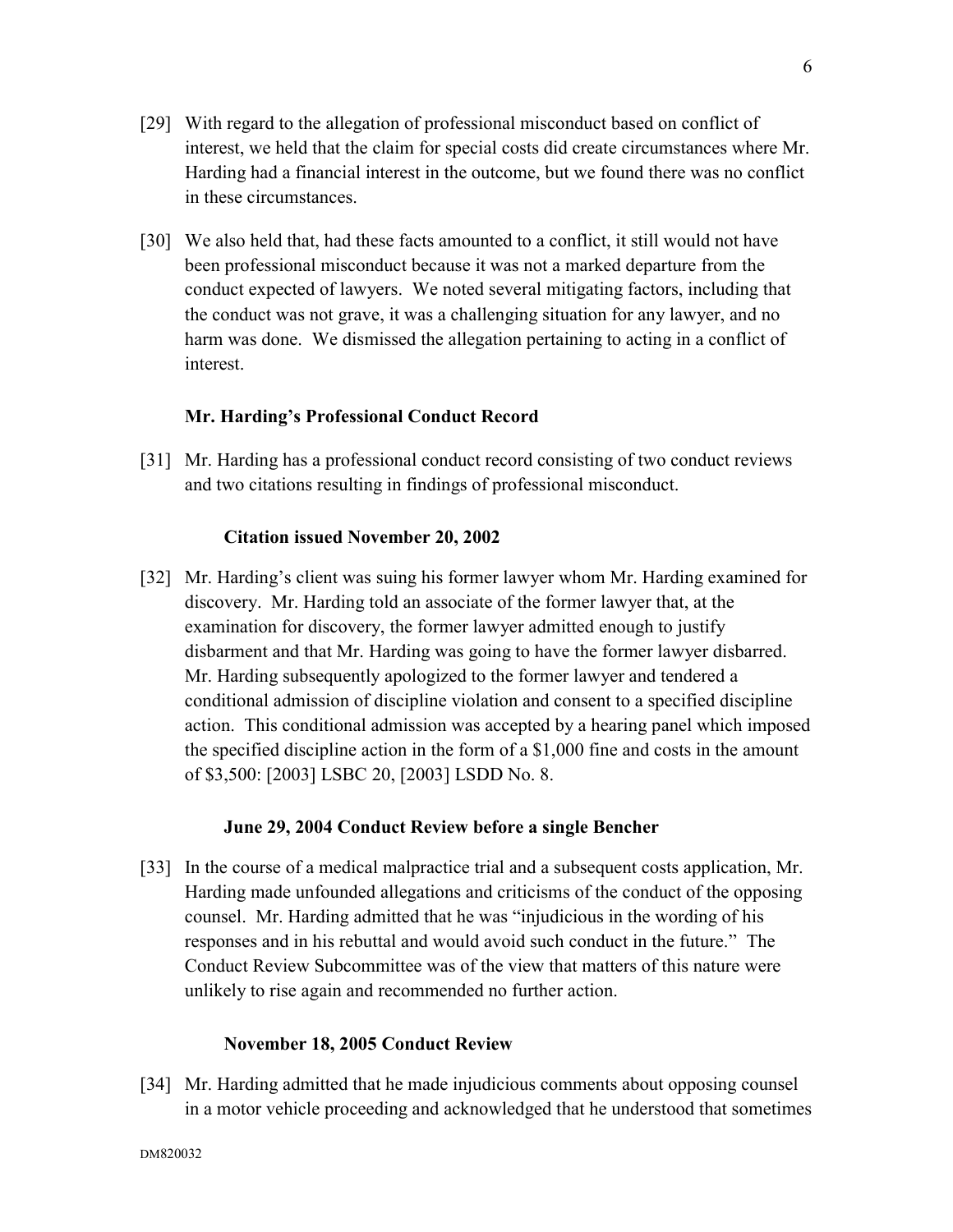he went too far. The Subcommittee was satisfied that Mr. Harding had put systems in place and taken steps personally that would assist in avoiding a reoccurrence. The Subcommittee was also satisfied that Mr. Harding had taken steps personally to assist in controlling emotional outbursts that transgressed the rules. The Subcommittee recommended no further action.

#### **October 18, 2010 Citation**

[35] Mr. Harding was cited for writing two letters to his client's former lawyer that contained rude and discourteous remarks. The hearing panel found this to be professional misconduct. At the disciplinary action phase, counsel for the Law Society submitted that the appropriate disciplinary action was a fine of \$2,500, taking into consideration an undertaking Mr. Harding had provided to the Law Society in relation to efforts at remediation. Counsel for Mr. Harding supported the Law Society's submission regarding the appropriate disciplinary action. The hearing panel was of the view that a short suspension together with Mr. Harding's undertaking would be an appropriate disciplinary action in the circumstances; however, in light of the Law Society's submission which Mr. Harding supported, the hearing panel "with reservations" accepted the Law Society's submission: 2013 LSBC 25 and 2014 LSBC 06.

#### **Mr. Harding's stature in the profession and the community**

- [36] Thirty-eight letters and emails of support and character commendations were provided to us. Of those, 26 were written after our decision on facts and determination. Many of those writers made reference to our decision after the facts and determination phase, indicating that they were familiar with our findings.
- [37] These letters and emails came from lawyers in Vancouver, the Fraser Valley, Vancouver Island, the BC Interior and the Kootenays.
- [38] These communications, at more or less length, describe Mr. Harding as a lawyer who is an accomplished and passionate advocate for his clients, a giving and caring lawyer who often does pro bono work, a giving and caring colleague who spends a lot of time assisting other lawyers with their files at no charge, and a person who gives back to the greater community. Mr. Harding is reported to have organized drives for the Surrey Food Bank, for example. Many of the writers also report that they have observed that our findings and reasons at the facts and determination phase have affected Mr. Harding greatly since he generally takes great pride in being an effective and conscientious advocate for his clients.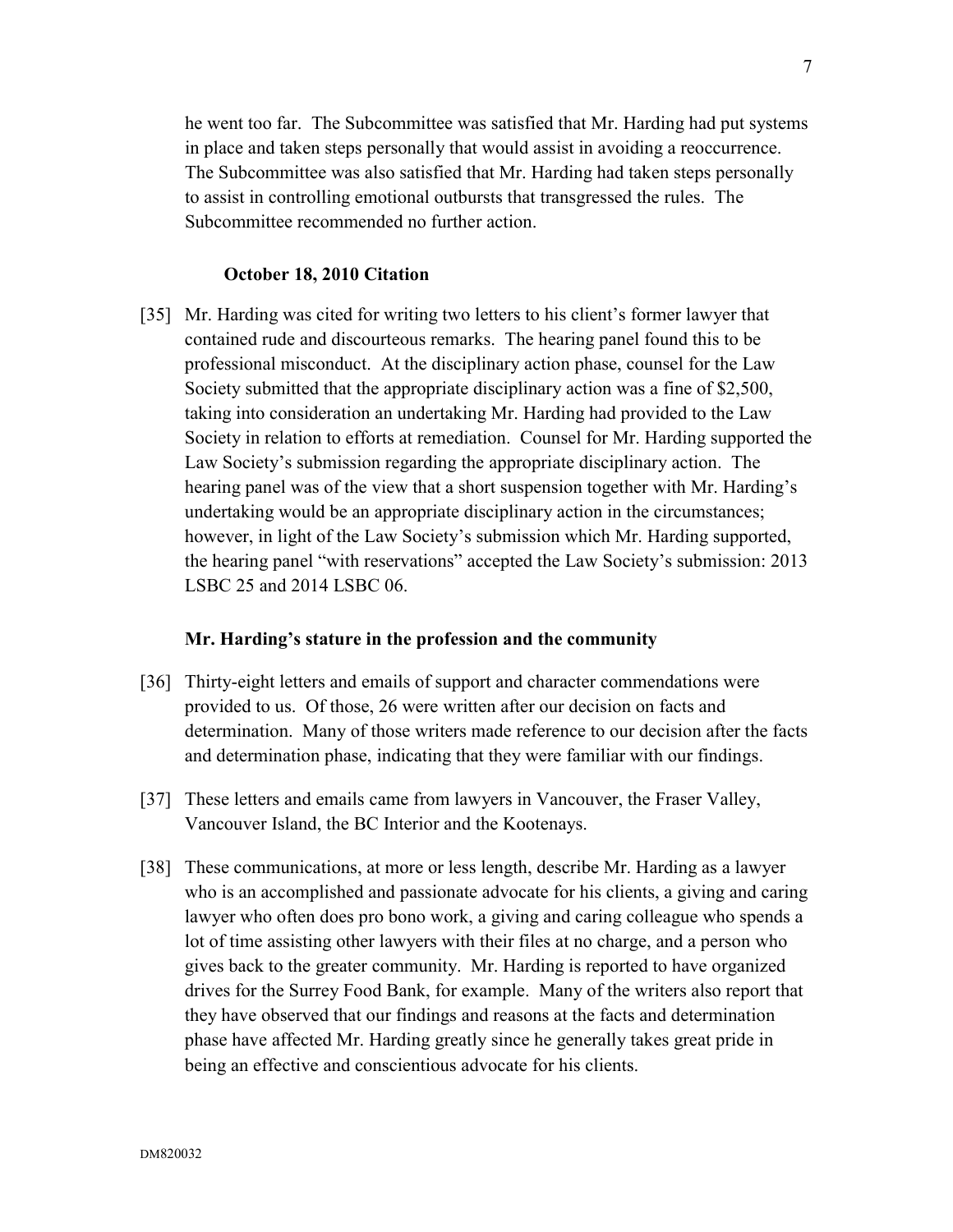[39] A concise example of the type of sentiments expressed in these letters is contained in the following passage of a letter written by Adam de Tuberville of Ramsay Lampman Rhodes of Nanaimo:

> I have known Mr. Harding for approximately 20 years through our involvement in the Trial Lawyers Association of British Columbia. I have been the recipient of advice from him on thorny matters and on numerous occasions have received his finished work product on evidentiary or substantive law issues.

> Having seen the attention to detail that encompasses Mr. Harding's usual legal work for his clients, I was surprised to read what occurred with client DA. From my knowledge of Mr. Harding over the many years, I can only describe this as a bit of an aberration and not his *modus operandi*. On the contrary, Mr. Harding cares greatly for his clients, perhaps at times to a fault to his detriment.

- [40] We note that some writers, not Mr. de Tuberville, go on to make a submission on the appropriate penalty, or more accurately, the appropriate degree of leniency that the Panel should exercise. We do not find such submissions helpful because the writers do not take into account the factors we must consider, especially the public interest. They also seem, in some cases, to take a different view than we did of the gravity of the particular circumstances surrounding the failure to serve DA in a conscientious manner. For future cases, it would be more helpful if such submissions were left to counsel and the respondent, and not contained in letters. We have deliberately avoided being distracted by these submissions where they occurred.
- [41] That comment aside, this impressive display of support provides helpful insight into fashioning the correct disciplinary response. We have taken the letters and emails of support into account as described below.

# **THE LEGAL PRINCIPLES**

#### **Statutory Principles**

[42] Section 38 of the *Legal Profession Act*, SBC 1998, c. 9, provides the jurisdiction of the Law Society to sanction lawyers. It provides that, if an adverse determination is made, the hearing panel must reprimand the respondent, impose a fine (not exceeding \$50,000), impose conditions or limitations on the respondent's practice, suspend the respondent from the practice of law in part or in whole, disbar the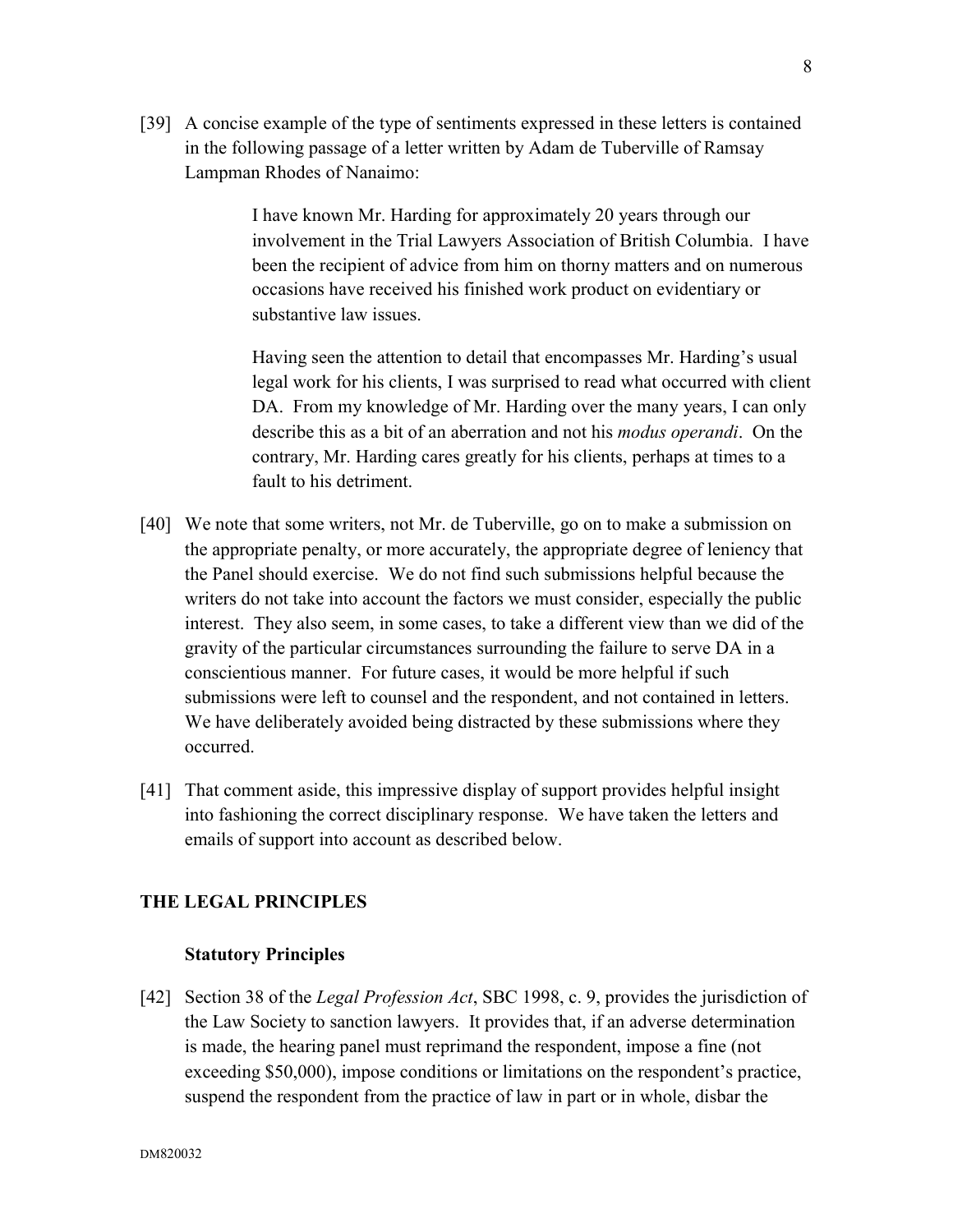respondent and/or require the respondent to take certain remedial steps or satisfy certain conditions.

- [43] The issue of how a hearing panel should exercise its discretion to impose an appropriate disciplinary action must be determined with reference to s. 3 of the *Legal Profession Act* which reads as follows:
	- **3** It is the object and duty of the society to uphold and protect the public interest in the administration of justice by
		- (a) preserving and protecting the rights and freedoms of all persons,
		- (b) ensuring the independence, integrity, honour and competence of lawyers,
		- (c) establishing standards and programs for the education, professional responsibility and competence of lawyers and of applicants for call and admission,
		- (d) regulating the practice of law, and
		- (e) supporting and assisting lawyers, articled students and lawyers of other jurisdictions who are permitted to practise law in British Columbia in fulfilling their duties in the practice of law.

See: *Law Society of BC v. Lessing*, 2013 LSBC 29 at para. 54.

### **The factors to be considered**

[44] The s. 3 statutory objects and duties are reflected in the oft-cited and applied factors set out in *Law Society of BC v. Ogilvie*, [1999] LSBC 17 at para. 10 of the decision on penalty:

> While no list of appropriate factors to be taken into account can be considered exhaustive or appropriate in all cases, the following might be said to be worthy of general consideration in disciplinary dispositions:

- a) the nature and gravity of the conduct proven;
- b) the age and experience of the respondent;
- c) the previous character of the respondent, including details of prior discipline;
- d) the impact upon the victim;
- e) the advantage gained, or to be gained, by the respondent;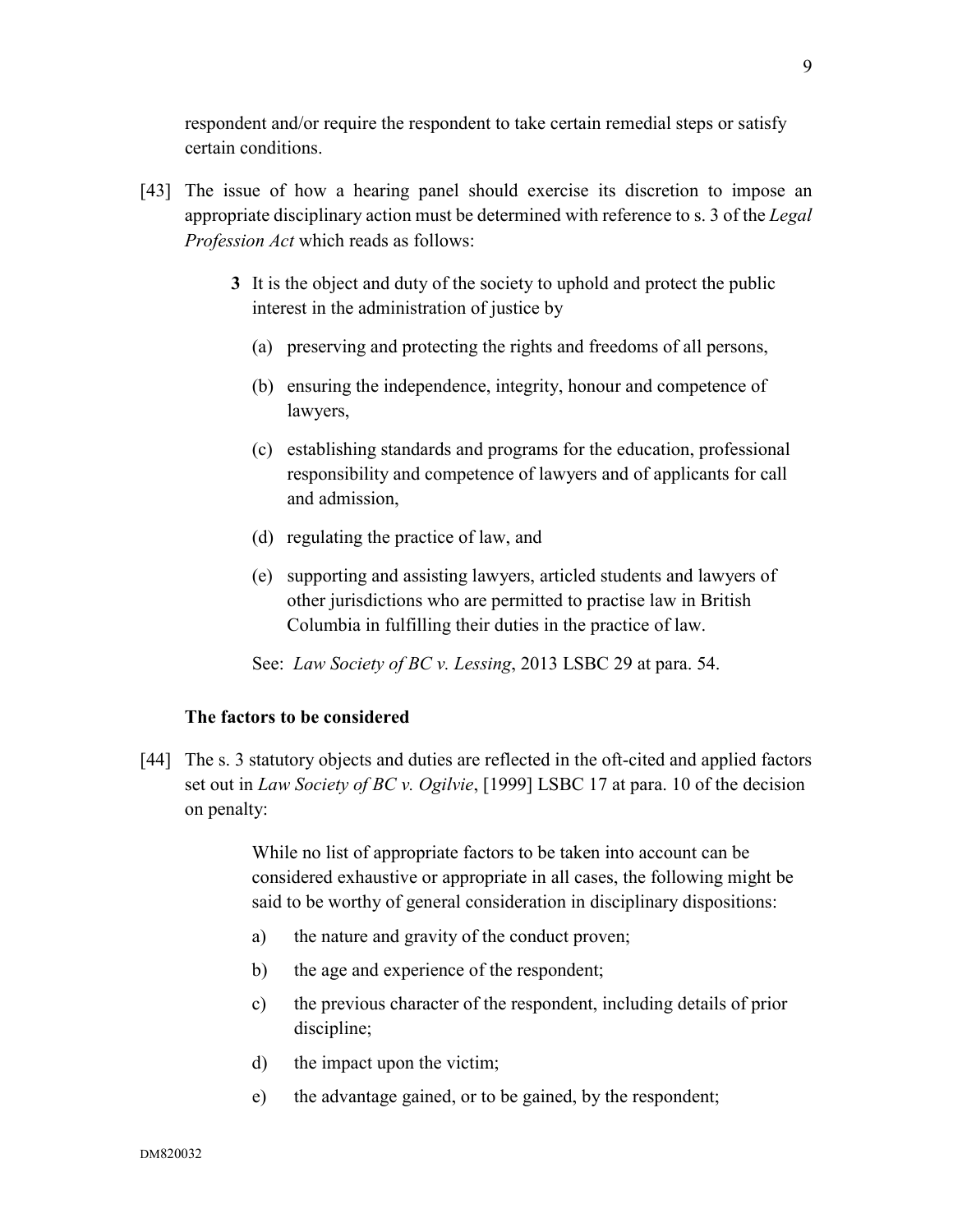- f) the number of times the offending conduct occurred;
- g) whether the respondent has acknowledged the misconduct and taken steps to disclose and redress the wrong and the presence or absence of other mitigating circumstances;
- h) the possibility of remediating or rehabilitating the respondent;
- i) the impact on the respondent of criminal or other sanctions or penalties;
- j) the impact of the proposed penalty on the respondent;
- k) the need for specific and general deterrence;
- l) the need to ensure the public's confidence in the integrity of the profession; and
- m) the range of penalties imposed in similar cases.
- [45] It is also often observed, and worth observing, that the role of the panel on deciding disciplinary action is not to punish or extract retribution, but to protect the public: *Law Society of BC v. Hordal*, 2004 LSBC 36.

#### **Global sanction**

- [46] In cases where there has been a finding of professional misconduct relating to more than one allegation, it is necessary to determine whether there should be separate sanctions or a global sanction.
- [47] In *Lessing* at paras. 75-78, the review panel established the following general rules:
	- a) the question of a whether a suspension or a fine should be imposed is best determined on a global basis of all the citations;
	- b) the question of the length of the suspension should be determined on a global basis;
	- c) if it is decided to impose a fine, it should be done on an individual citation basis.
- [48] We adopt these principles in this case. We note that the six allegations were part of one citation, and accordingly, the two allegations we are addressing at this disciplinary action phase are part of one citation.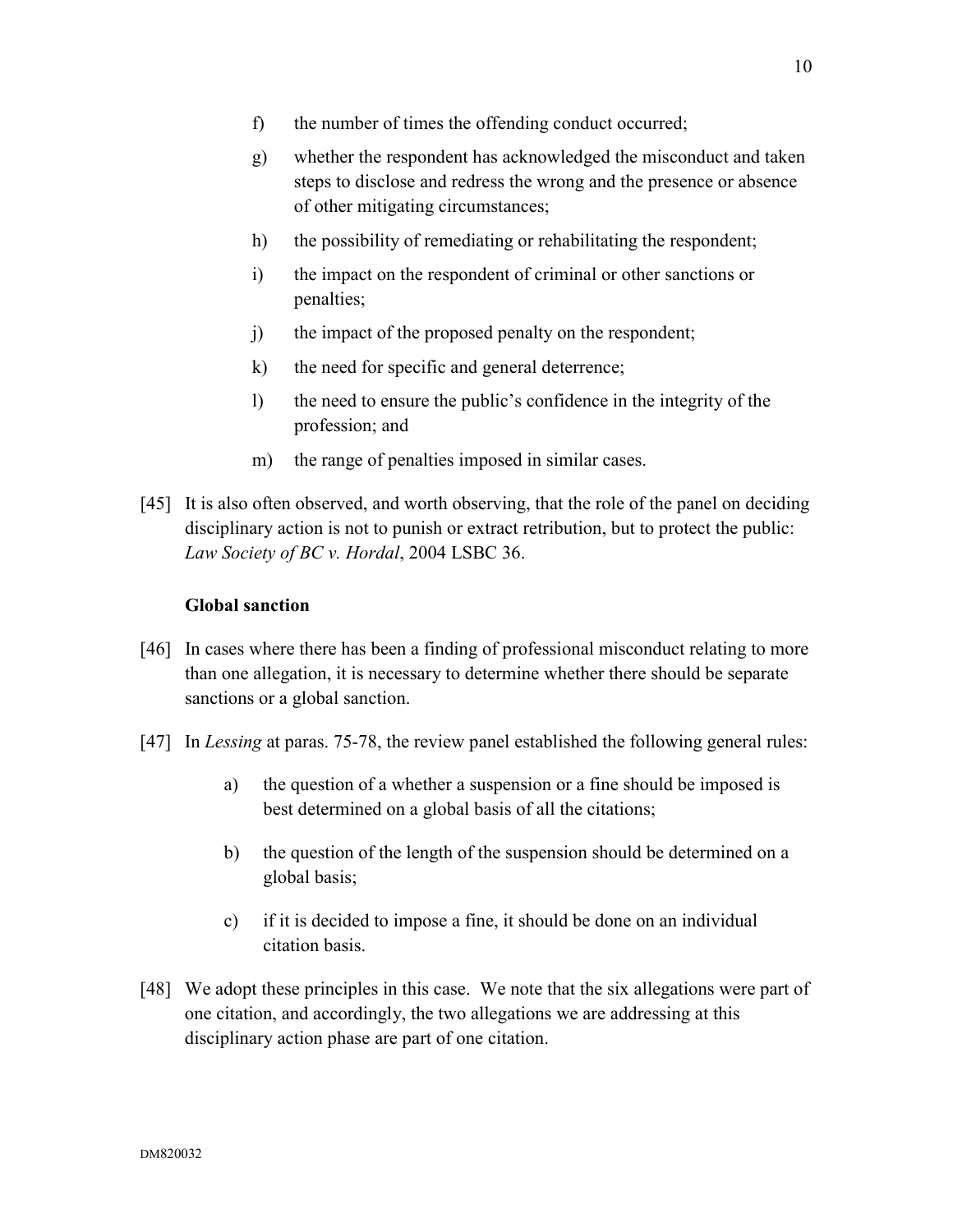[49] In addition to the application of these general rules, we are of the view that, because the allegations on which professional misconduct was found are intertwined significantly, a global sanction for both is appropriate.

### **Progressive discipline**

- [50] The review panel in *Lessing* held that the professional conduct record of a respondent should be considered; however, its weight in assessing the specific disciplinary action will vary. Some of the non-exclusionary factors that a hearing panel may consider in assessing the weight to be given to a prior conduct record are as follows:
	- a) the dates of the matters contained in the conduct record;
	- b) the seriousness of the matters;
	- c) the similarity of the matters to the matters before the panel; and
	- d) any remedial actions taken by the Respondent.
- [51] We also note that the *Ogilvie* factors include the prior discipline record of the respondent. It is one of several factors, all of which have to be given some weight, or no weight, relative to the other factors and as dictated by the facts and circumstances of the case.
- [52] Mr. Harding's professional conduct record is relevant. There is an issue as to how much weight it should be given since the incidents covered by it all relate to rude and discourteous conduct to other lawyers. The professional misconduct in this case is not about rude or discourteous behavior. We will discuss the weight to be given in our analysis of all of the factors.

# **ANALYSIS**

#### **The** *Ogilvie* **factors**

#### **Gravity of the conduct**

[53] In our determination of professional misconduct for failing to represent DA in a conscientious, diligent and efficient manner, we held that the misconduct was grave and had put her case in jeopardy because an application to dismiss her case was made. We also held that failure to refer DA for independent legal advice was grave and aggravated by Mr. Harding's belief that he did not need to if he successfully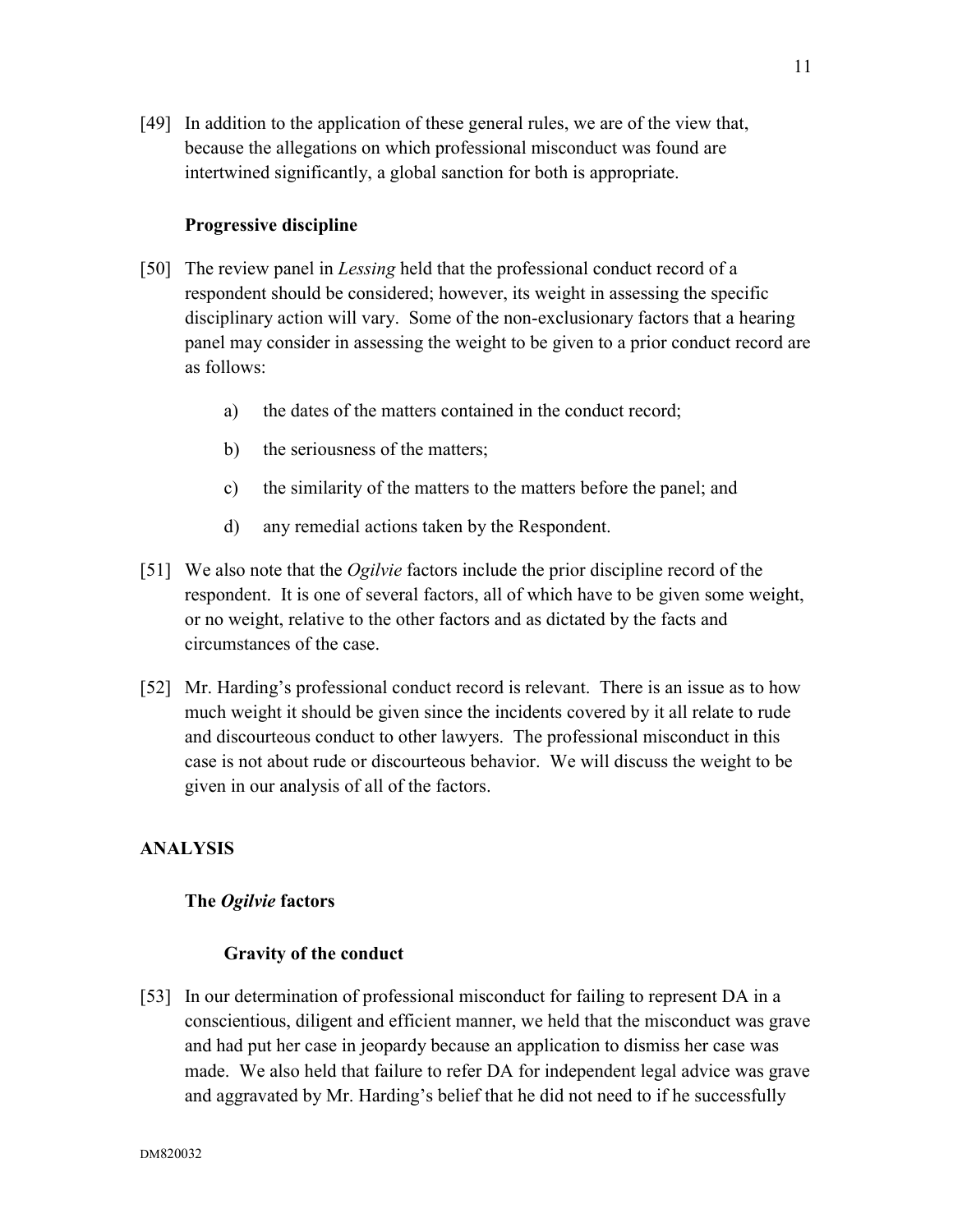defended the want of prosecution application. We held that was exactly why she needed independent, objective legal advice and Mr. Harding's failure to refer her was not consistent with his obligation of candour to his client. This factor carries significant weight in establishing the fine we impose.

# **Age and experience**

[54] Mr. Harding is a lawyer of mature age and over 20 years of experience. This factor is not significant except to the extent that he is not able to plead inexperience as an explanation for the misdeeds.

# **Character and prior disciplinary record**

- [55] Mr. Harding's professional conduct record demonstrates an inability to hold his temper and treat other lawyers with professional courtesy. That demonstrated problem is not related to the allegations of professional misconduct we have found except in a general way: Mr. Harding has demonstrated difficulty complying with the rules and the professional conduct norms of lawyers. We give his prior professional conduct record modest weight.
- [56] We also believe that Mr. Harding's character is a significant factor. The letters of support demonstrate that these professional misconduct findings are significantly out of character for him – he is generally a passionate advocate for his clients and not one to fail to vigorously pursue his clients' cases. His general character is also lauded – he is described as a caring, supportive and helpful colleague. These comments must be taken in the context of his also proven tendency to be rude and discourteous to lawyers who are in positions opposite to the interests of his clients.
- [57] Accordingly, we also give significant weight to the testimonials in support of Mr. Harding. The positive traits he has demonstrated ameliorate his professional conduct record to an extent.

### **Impact on the victim**

[58] There was no negative impact on DA. This is a factor to be given modest to significant weight.

### **Advantage gained**

[59] There was no advantage gained or to be gained by Mr. Harding. This factor is neutral.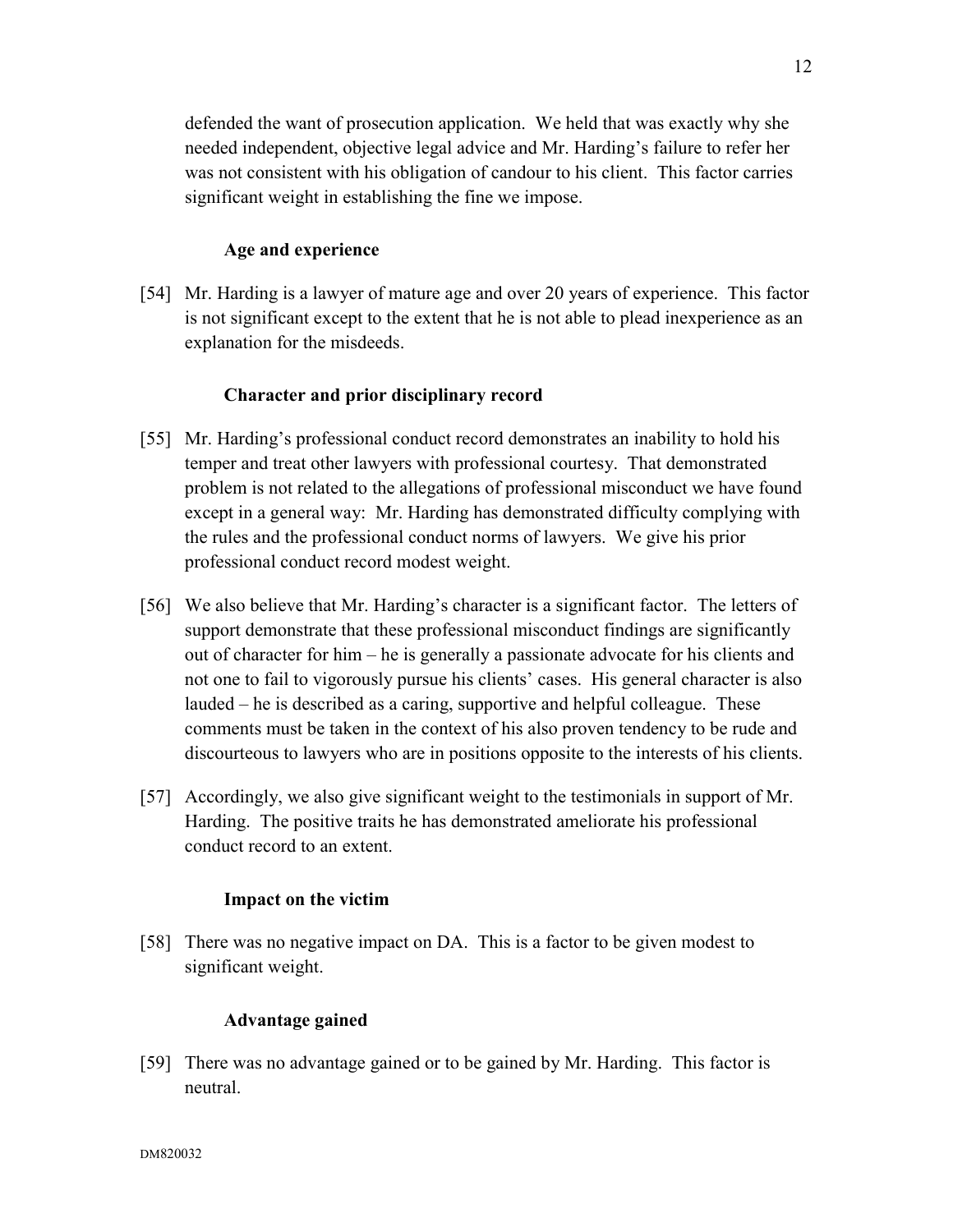### **The number of times the offending conduct occurred**

[60] As we discussed in our previous reasons, the failure to provide conscientious, diligent and efficient representation can either be viewed as one long failure or the sum of things that should have been done over the more than four-year period of inactivity. This factor directly overlaps with the gravity of the misconduct, and although we have given gravity significant weight, we do not weigh it twice with this factor. The failure to refer to independent legal advice occurred once, and so this factor is not significant on that finding of professional misconduct.

### **Acknowledgement and redress**

- [61] Mr. Harding immediately acknowledged to his client and the court that the failure to move DA's case forward was his responsibility. He did not acknowledge that it was professional misconduct, because he took the position that it was as a result of an oversight and a mere mistake does not amount to professional misconduct. Although we disagreed with that position, taking it does not amount to a failure to acknowledge his responsibility.
- [62] However, Mr. Harding took the position that he was justified in not referring DA for independent legal advice because he could and did succeed in defending the application to dismiss for want of prosecution. His position is, in that instance, a failure to acknowledge his responsibility.
- [63] Overall, this factor is slightly aggravating.

### **Remediation or rehabilitation**

[64] Mr. Harding has supplemented his bring forward system with a written reminder that his assistant keeps in addition to his computer diarizing. While we found this was not just a failure of a bring forward system, it does help to have a second person reminding and encouraging one to take action on files that might otherwise languish. We find this to be an appropriate response and therefore an ameliorating factor.

### **The impact of criminal or other sanctions**

[65] There are no criminal or other sanctions to consider.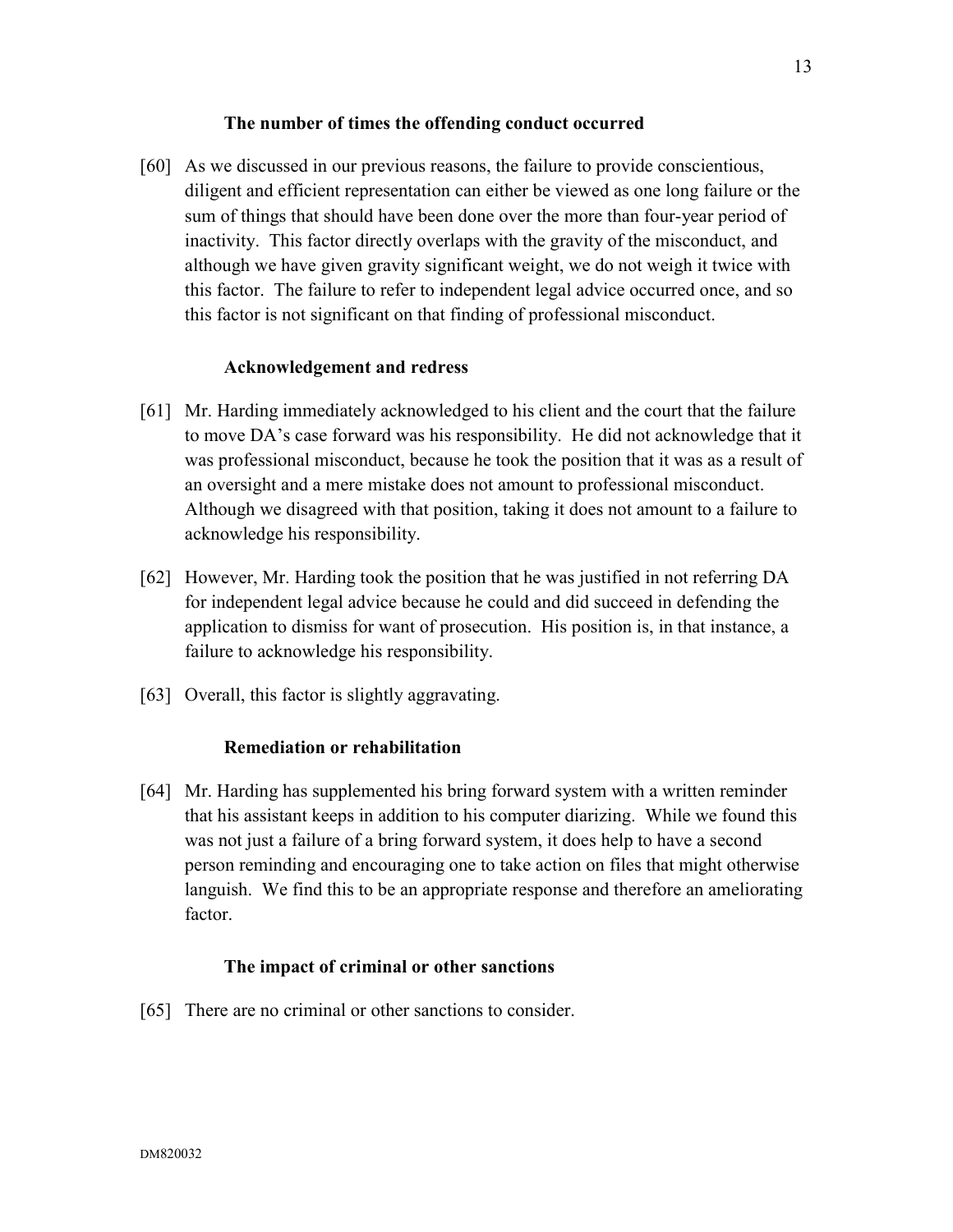### **The impact of the proposed penalty on the Respondent**

[66] With regard to the impact of the proposed penalty on the respondent, we do not have any direct evidence of his financial means which would lead us in a specific direction on the quantum of a fine. We have been told, through the letters of support, that Mr. Harding has suffered great embarrassment and remorse through the publication of our decision on facts and determination. That is relevant to specific deterrence, but not to this factor.

### **Specific and general deterrence**

- [67] With regard to specific deterrence, the evidence shows that, in addition to having his misconduct published, he is specifically mortified by having been found to have professionally misconducted himself in a manner that is inconsistent with his approach of vigorously representing his clients, in which he takes great pride. We take this into account and give it significant weight.
- [68] However, general deterrence is also important. While each case must be decided on its specific facts, we must demonstrate to the profession as a whole that failure to take any steps at all for four years is serious and attracts a serious penalty. Delay is a problem in the justice system. Delay can occur while lawyers are taking appropriate steps to move a case along, and of course that will not attract discipline. But we must pay attention and act when a lawyer's action or inaction causes inexcusable delay as in this case.

#### **Public confidence in the integrity of the justice system**

- [69] Public confidence is at least as important as general deterrence for the same reasons. These two factors receive significant weight. It is the absolute failure to do anything for four years, and then to not send the client for independent legal advice when her claim was in jeopardy due to the inaction, that animates our view of these factors and the gravity.
- [70] Counsel for Mr. Harding submits that we should take notice of the fact that there are many applications for dismissal for want of prosecution and not many disciplinary hearings. He asserts that publication of our decision and a reprimand will satisfy the requirements of general deterrence and public confidence.
- [71] We disagree. We have found the proven misconduct to be grave for the reasons given above. When such a finding is made, a reprimand runs the risk of defeating general deterrence and public confidence.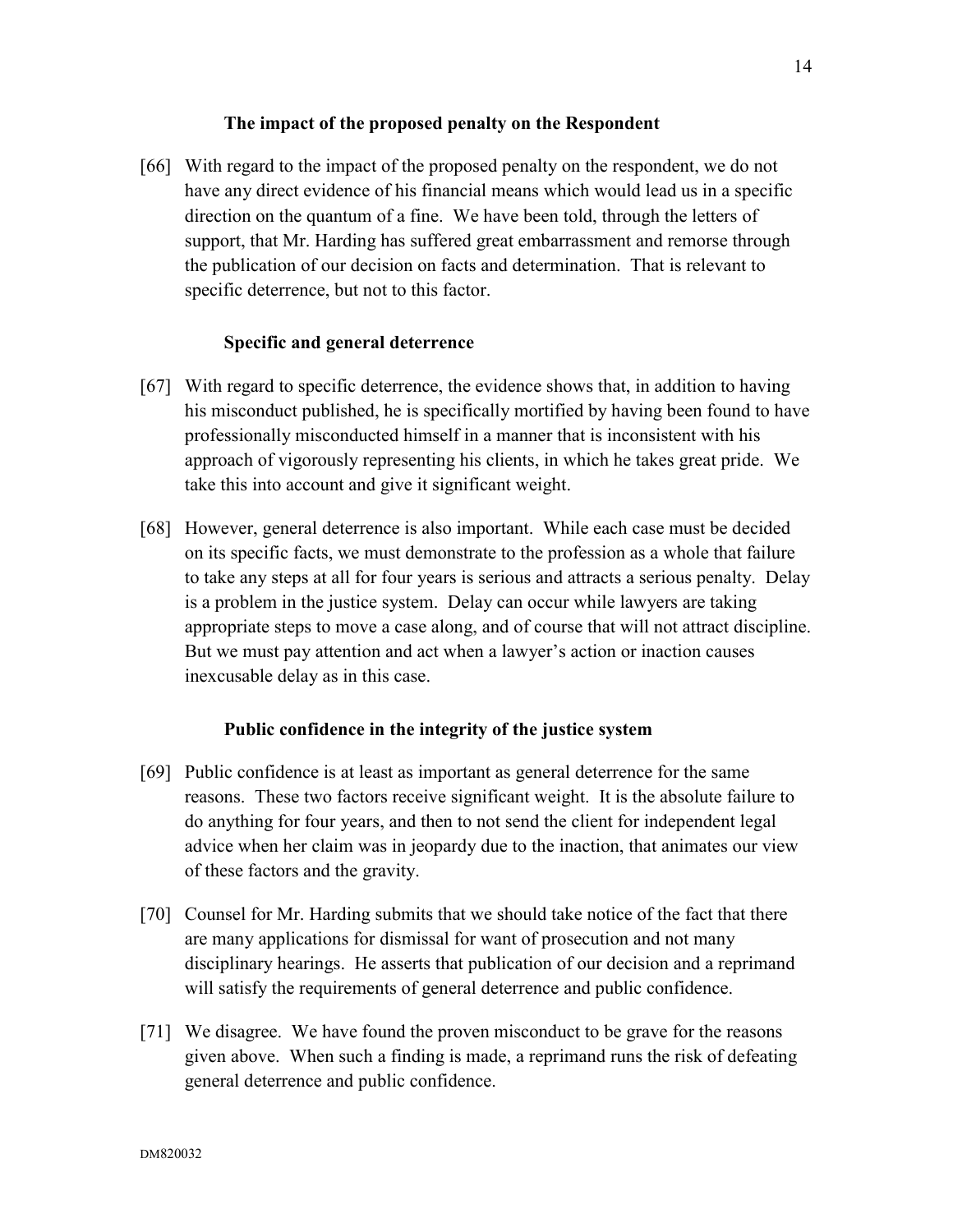[72] Counsel for Mr. Harding also submits that public confidence is addressed by the fact that Mr. Harding took responsibility for his misconduct. We agree that ameliorates the misconduct somewhat but not to the point that the gravity of the conduct and the public confidence in the administration of justice can be addressed with a reprimand only.

### **The range of penalties in similar cases**

- [73] Prior discipline decisions involving failing to serve clients in a conscientious, diligent and efficient manner and for failing to recommend independent legal advice (although both allegations are not necessarily found in all of the precedent cases) demonstrate a broad range of disciplinary action imposed. That range includes a reprimand at the lower end and a suspension at the higher end.
- [74] We have concluded that a reprimand is not an appropriate sanction given the seriousness of the incidents involved at this time, the need for general deterrence, the public interest in the Law Society taking matters involving failure to provide conscientious, diligent and efficient representation seriously, and Mr. Harding's professional conduct record.
- [75] With regard to a suspension, many of the cases involving suspension involve an element of dishonesty or deceit where the professional misconduct is based solely on allegations like those in this case. For example, in *Law Society of BC v. Simons*, 2012 LSBC 23, there was a significant element of dishonesty in that the respondent had misled the client regarding the status of the court action and did not advise his client when an application for a dismissal for want of prosecution was brought. Where, however, there is a significant record of discipline, a suspension may be imposed despite the absence of deceit.
- [76] As discussed above, we have concluded that Mr. Harding's professional discipline record is relevant to the sanction in this case and should be given modest weight. Although we register the concern that this case is the continuation of a pattern of operating outside the rules that govern lawyers in British Columbia, it is not a continuation of the pattern of the types of cases in which Mr. Harding has previously been found to have professionally misconducted himself. In our view, given his professional discipline record and the context of these facts, including that there was no *mala fides* and no deceit involved in either of these incidents, a suspension is not the correct sanction.
- [77] Accordingly, we turn our focus to cases where a fine has been levied.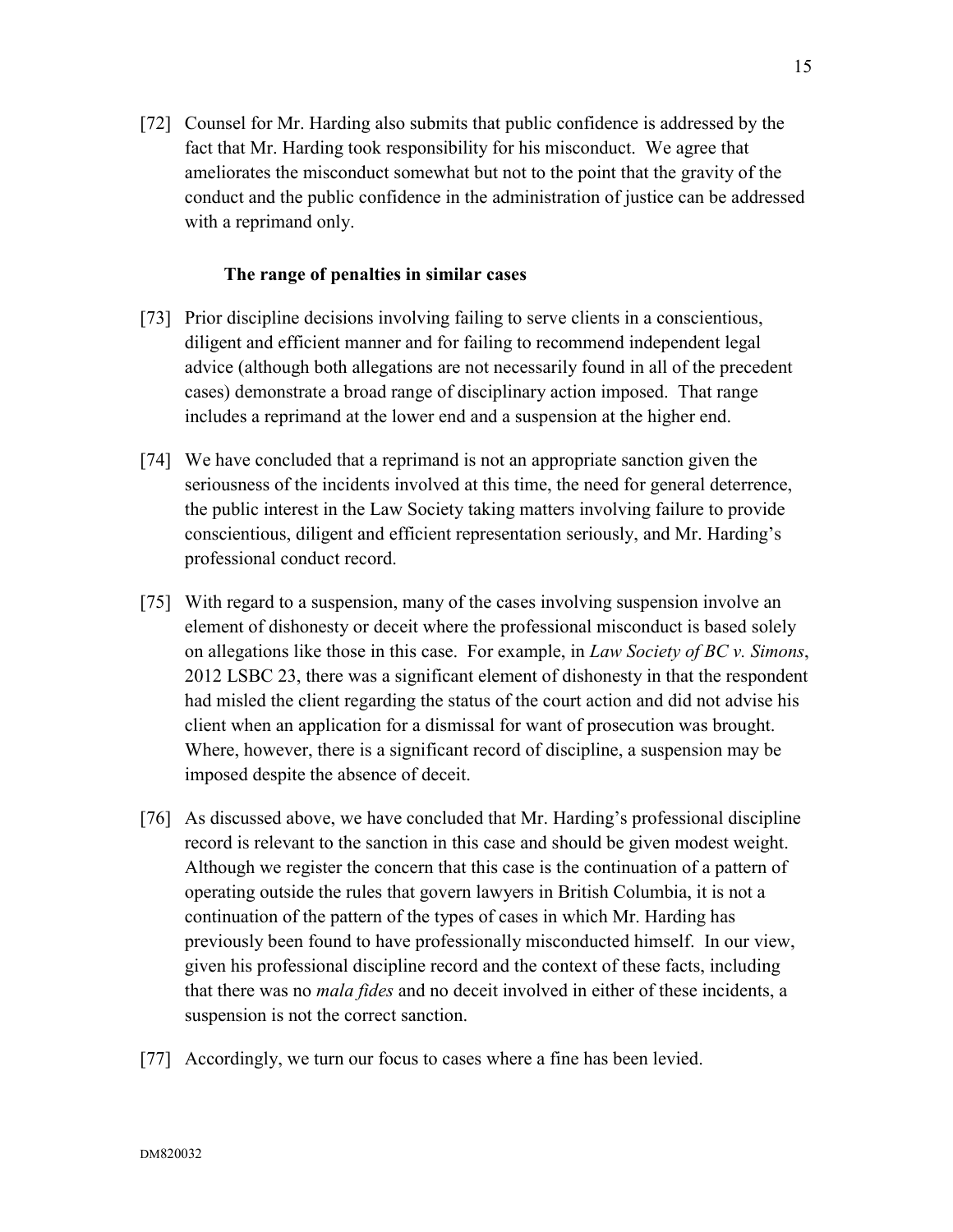- [78] We have been referred to these cases involving fines in a range from \$4,000 to \$7,500: *Law Society of Alberta v. Chick*, [2008] LSDD No. 155; *Law Society of BC v. Epstein*, 2011 LSBC 12; *Law Society of BC v. Hart*, 2014 LSBC 17; *Law Society of BC v. McLellan*, 2011 LSBC 23; *Law Society of BC v. Wilson*, 2012 LSBC 06; *Law Society of BC v. Harrison*, [1992] LSDD 10.
- [79] As in all cases, the facts of the precedents are not completely apposite. The prevailing factors are the length of time the inattention to the file persisted, whether the lawyer failed to communicate, and whether there was any element of dishonesty in communications (especially pertaining to the status of the file or the delays in the file).
- [80] For example, the *McLellan* decision involved a lawyer who took few steps for six years notwithstanding inquiries from the client. The gravamen of the failure to move the case along in that case was that the lawyer had formed the view that the case was not worth pursing but had not advised the client of that. The fine was \$5,000. We find the gravity of the professional misconduct in that case to be similar to the gravity in this case, notwithstanding that the facts are different. We also note that, in *McLellan*, the lawyer did not have a professional conduct record and there was one proven allegation of professional misconduct, whereas in this case there are two.
- [81] In *Chick* the lawyer professionally misconducted himself by failing to serve a statement of claim in time, not telling the client of the error and consenting to the discontinuance of the action without advising the client to get independent legal advice. The panel imposed a fine of \$4,000 and a reprimand.
- [82] In *Hart* a fine of \$7,500 was imposed where the lawyer had been found to have professionally misconducted himself by failing to serve his client in a conscientious, diligent and efficient manner. When he was initially retained he advised the client that the matter would be concluded in four to six weeks and, in the ensuing two and one half years had accomplished little. The lawyer had a professional conduct record including three conduct reviews and three citations including one for failing to provide the required quality of service to the client. In addition to failing to serve the client in a conscientious, diligent and efficient manner the lawyer in that case had been found to have failed to put his client's funds in an interest-bearing trust account, failing to provide an opinion letter when he had promised to do so, failing to correct a pleading and failing to keep his client informed of pertinent matters.
- [83] In this case, the length of time of the inattention was long relative to other cases, but there was no dishonesty and no *mala fides*. The issue of whether there were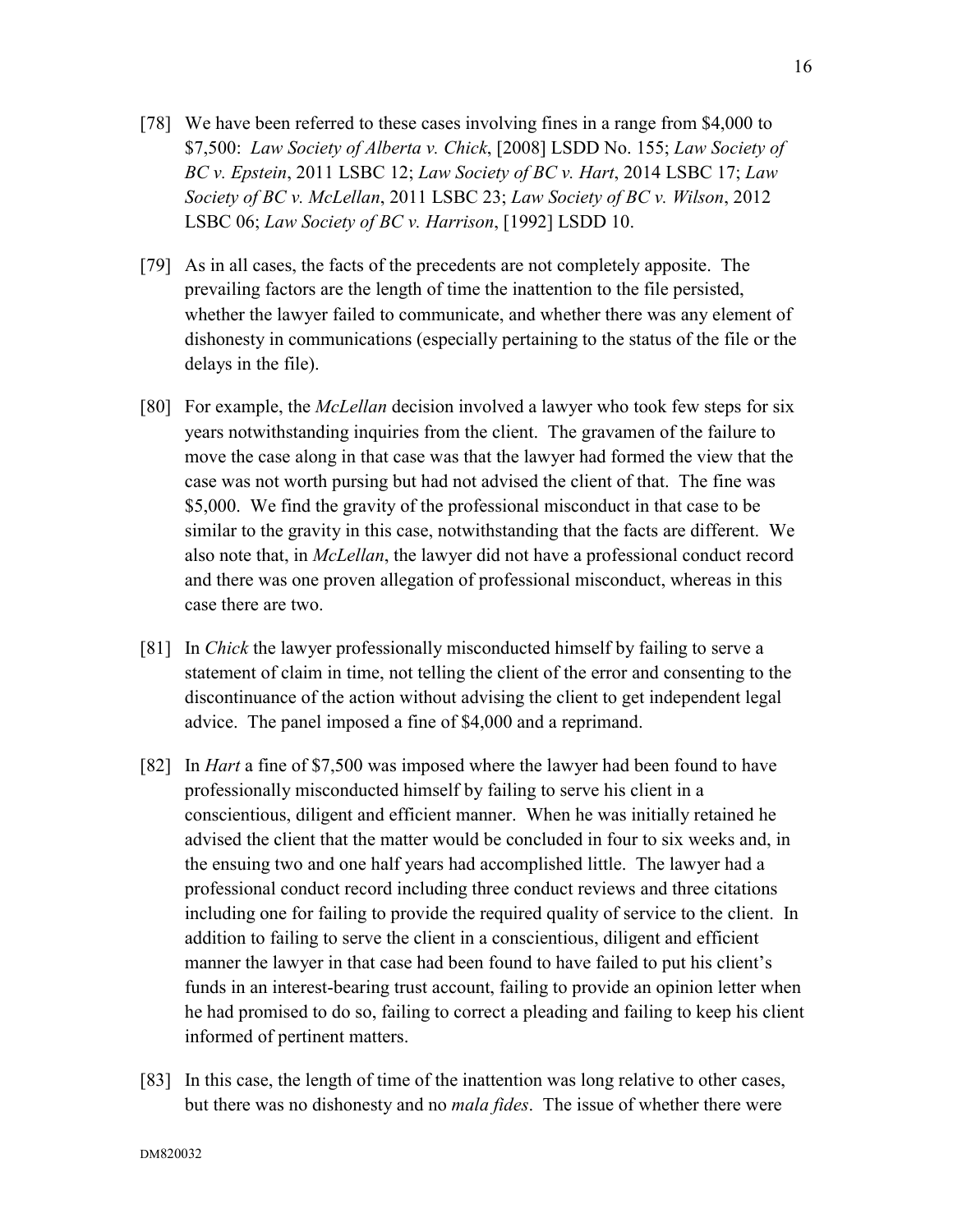problems with responding to communications with the client is not clear on the agreed facts (see our previous decision on this point).

## **DISCIPLINARY ACTION**

[84] In our view, the gravity of the two allegations on which we found professional misconduct, the need for deterrence, especially general deterrence, and the need to ensure that the public understands that the Law Society takes seriously failures to conscientiously, diligently and efficiently represent clients and to refer them for independent legal advice when required to do so, mandate a global fine of \$6,000.

# **COSTS**

- [85] Success was divided at the facts and determination phase. The Law Society succeeded on two of six allegations relating to one of three clients and client matters to which the citation pertained.
- [86] The Law Society submitted that the parties should bear their own costs of the facts and determination hearing and that Mr. Harding should pay costs of this phase. Mr. Harding submitted that the costs of the discipline proceedings in total should be divided one third/two thirds, so that he essentially would recover one third of the costs, or alternatively, no costs should be awarded.
- [87] It is our view that Mr. Harding enjoyed more success than did the Law Society. Although the disciplinary action and costs phase was necessary because of the two allegations we found were made out, there are features of the four that were not made out that must be taken into account. In particular, we found that the facts underlying the allegations pertaining to conflict of interest for client ZS and failure to report to LIF for clients PJ and ZS were exceedingly thin. In particular, there was no conflict to support the allegation on conflict, let alone a conflict that could be characterized as professional misconduct. With regard to the allegations for failing to report the claims for special costs to LIF, the applicable policy, on its face, does not cover such claims.
- [88] Accordingly, we are persuaded that costs must be adjusted from that proposed by the Law Society to better reflect the outcome. We order that Mr. Harding pay the cost of the reporter for the disciplinary action hearing but in all other respects the parties bear their own costs.